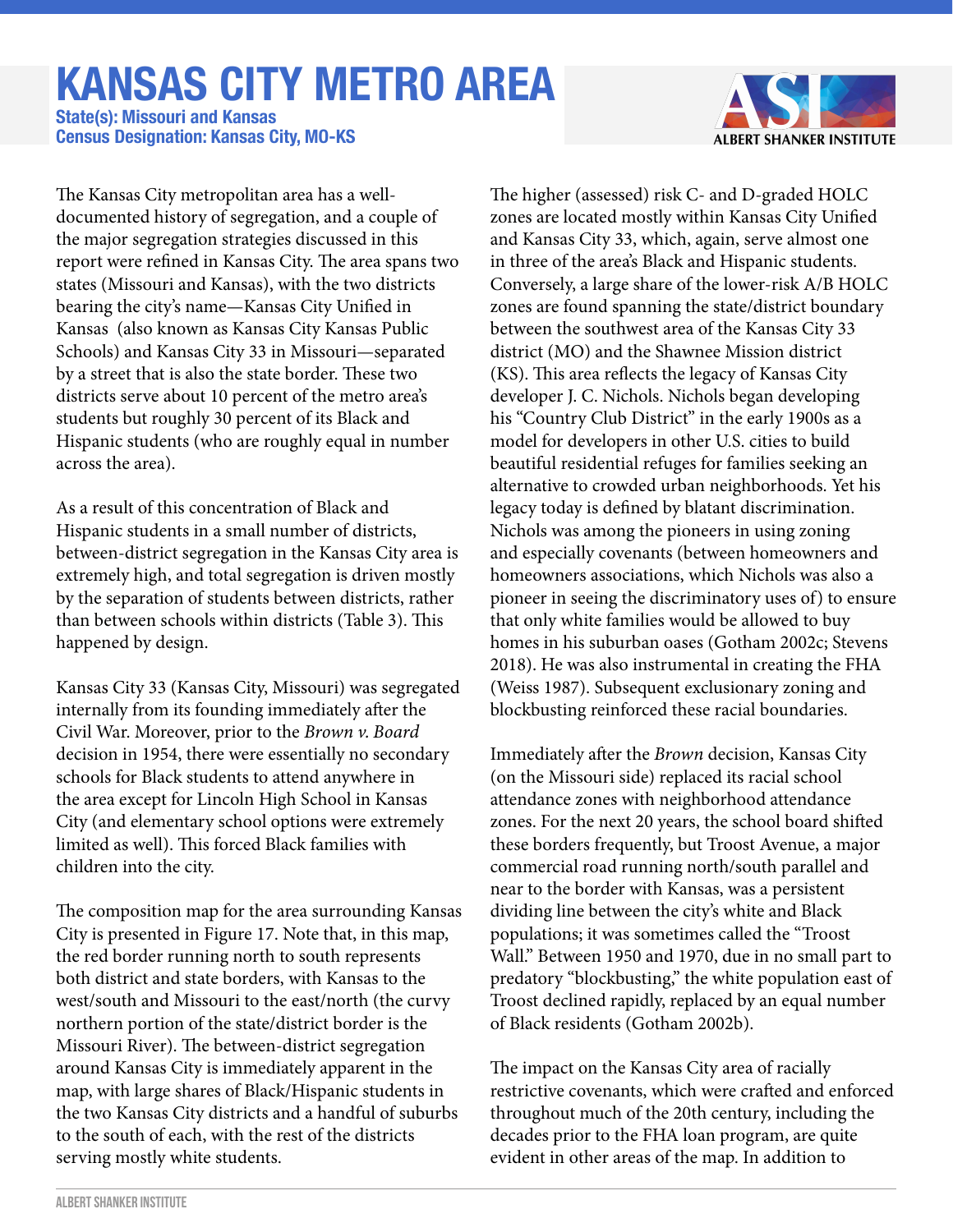Shawnee Mission and Blue Valley, the rest of Johnson County (on the Kansas side of the red border in the southern portion of the map) includes De Soto, Gardner, Olathe, and Spring Hill. These districts, like Shawnee Mission, serve overwhelmingly white student populations, and this is no accident. According to professor Kevin Fox Gotham, 148 of 154 subdivisions

built in Johnson County until 1947 included racial restrictions, or 96 percent of subdivisions covering 97 percent of the county's acreage. The last restrictive covenants were recorded in the county in 1962, 14 years after they were deemed unenforceable in the *Shelley* decision (Gotham 2000b). And Johnson County (KS) schools remain remarkably white

## **Figure 17**



**SCHOOL DISTRICT STUDENT RACIAL/ETHNIC COMPOSITION MAP,**

**To improve visibility of HOLC zones, map does not include entire metro area. See Box 1 for information on measures.**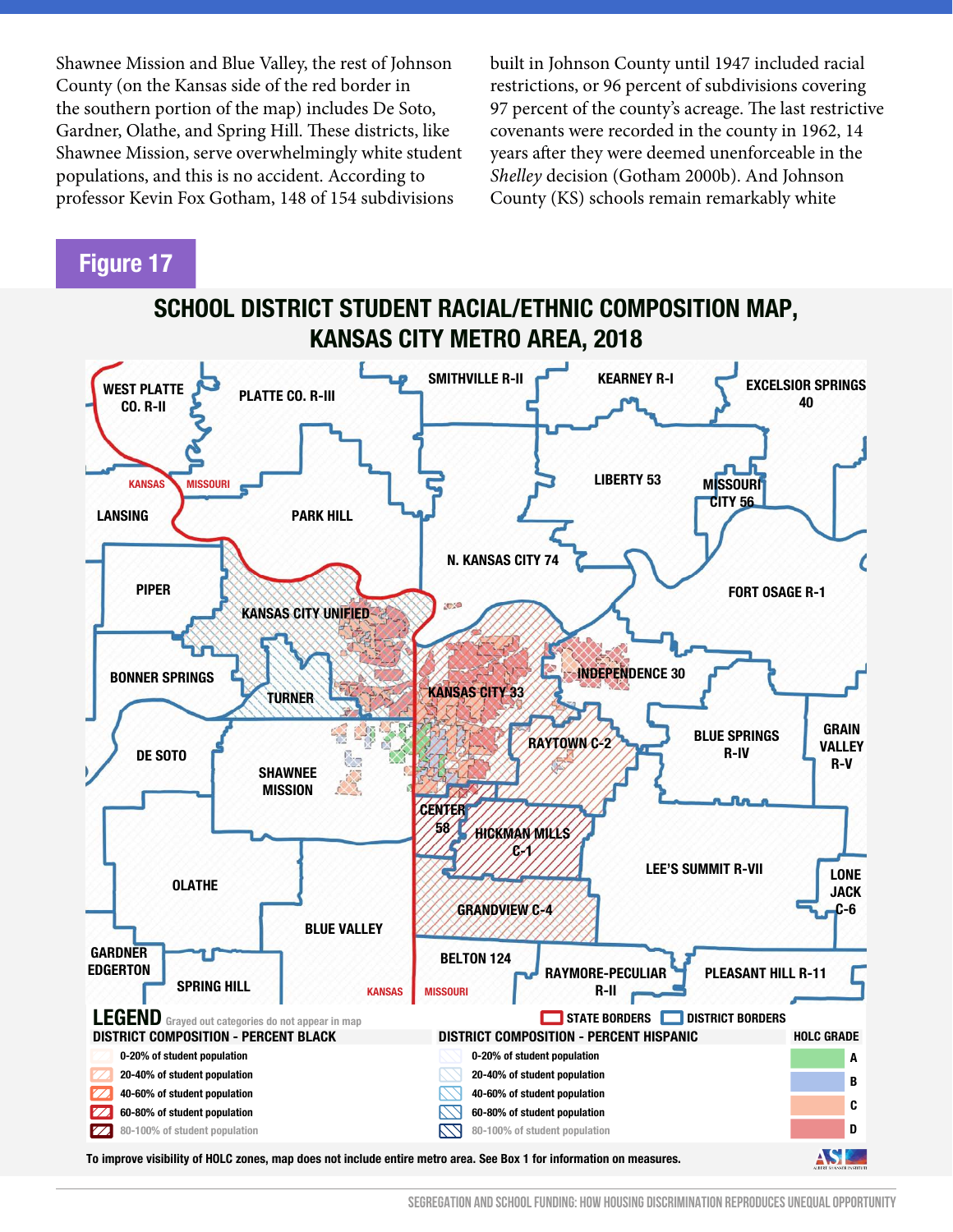compared with school districts both to the east across the single street that separates Kansas and Missouri and to the north across 47th Street (which divides Johnson County from its northern neighbor, Wyandotte, Kansas, home to Kansas City Unified).

Similarly, north of the river in Clay County, Missouri (the northern area of the map in Figure 17), we find the heavily white districts of Excelsior Springs, Liberty, and North Kansas City. Approximately 87 percent of Clay County acreage was covered by restrictive covenants, while 74 percent of new subdivisions in Platte County (home to the mostly white districts Park Hill, Platte, and West Platte in the map) were covenanted. The legacy of these private agreements, which restricted access of minority families to these areas, is clear even 60-80 years later (Gotham 2000b).

In fact, as recently as November 2021, there is reporting of homeowners finding covenants signed many decades ago, which are "in effect" today. One example from Prairie Village (Kansas), which is located in the Shawnee Mission district and was developed in the 1940s by J. C. Nichols, reads: "None of said land may be conveyed to, used, owned, or occupied by negroes as owners or tenants" (Thompson et al. 2021).

The Independence 30 district, to the east of Kansas City 33, stands out as an exception in the map. The district was also home to several relatively large Cand D-graded HOLC neighborhoods, but it serves a majority white student population today (roughly 57 percent in 2018). This may have been due in part to the migration of white families from the city to the suburbs, or at least to the non-C/D-graded areas of Independence (Euston 2020), though note that the white share of students in the Independence 30 district declined from about 74 percent in 1989 to 55 percent in 2019 (that is, a fair amount of the racial/ ethnic compositional change is more recent).

Blockbusting was also a major factor in creating the current distribution of students by race and ethnicity even outside of the city. The neighborhoods to the south and east of Kansas City 33 (e.g., the Center 58, Hickman Mills, and Raytown districts) were for decades largely white areas, but they became more diverse and some majority-Black from the 1970s through the 1990s. The Center 58 School District

was carved out of the Kansas City city limits in 1956 following the *Brown* decision, originally serving a largely middle-class Jewish population (which was also excluded from access to many Kansas subdivisions). But large portions of these districts were, during the 1970s and 1980s, aggressively blockbusted. White people moved to the Kansas side or north of the river and out further to Lee's Summit, leaving Center, Hickman Mills, and Raytown with the substantial Black populations denoted in the map (Gotham 2002a).

The Kansas City area's funding map, presented in Figure 18, shows how the pattern of both neighborhood poverty and funding adequacy corresponds quite well with the HOLC zones (and, thus, with the racial compositions depicted in Figure 17).

Once again, the C- and D-graded HOLC zones, the vast majority of which are located in Kansas City Unified, Kansas City 33, and Independence, are today home to high-poverty neighborhoods. Moreover, two of these three districts—Kansas City Unified and Kansas 33—exhibit massive negative funding gaps (around -\$8,000 per pupil), while in the third (Independence), spending is barely adequate.

The five other districts serving majority Black/ Hispanic populations—Center 58, Grandview, Hickman Mills, and Raytown to the south of Kansas 33 on the Missouri side of the border, and Turner to the west of Kansas City Unified on the Kansas side are also funded below estimated adequate levels. In contrast, funding is generally adequate—and school neighborhood poverty generally lower—in most of the remaining surrounding suburbs, including the majority-white districts to the north, east, and southeast of the city in Missouri, as well as those to the southwest of the city in Kansas (e.g., Shawnee Mission, Blue Valley).

For decades, on the Missouri side of the border in Kansas City, schools benefited from a significant infusion of additional revenue to finance desegregation remedies, but those remedies were significantly curtailed by the Supreme Court's *Missouri v. Jenkins* decision in 1995 (*Missouri v. Jenkins* 1995). Over the decade that followed, court oversight was dissolved altogether (*Jenkins v. School Dist. of Kan. City, Mo.* 2003). Much of the remedy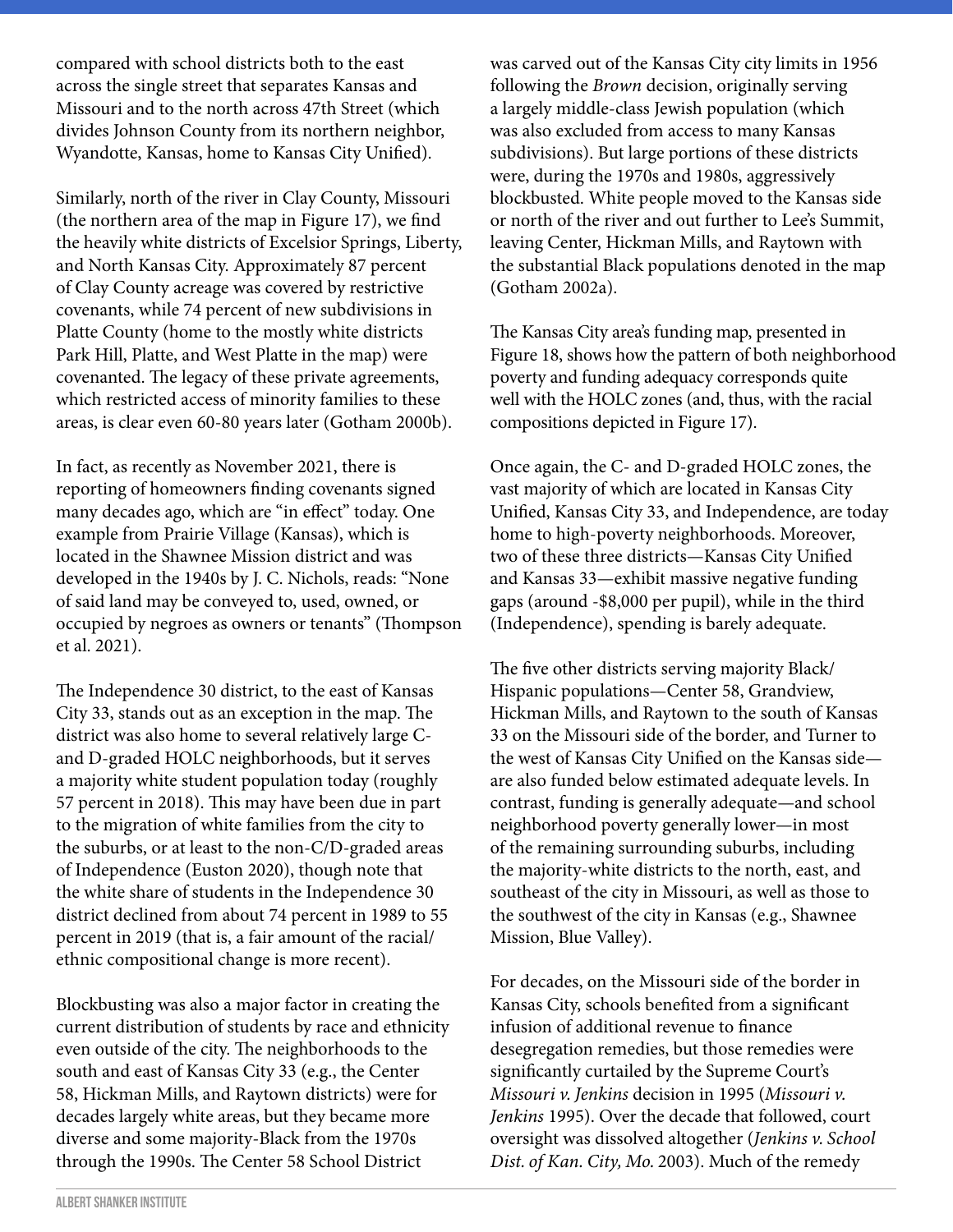funding had actually come from a significant increase to local property taxes in Kansas City 33, which continued to have a relatively strong tax base (largely because of Nichols' Country Club District and Country Club Plaza in its southwest area, along with other commercial development). But, over time and lacking court oversight, that temporary burst in

**Figure 18**

funding faded (Green and Baker 2006).

As a more recent—and particularly blatant—example of building new school funding inequities on past racial discrimination, in 2005, Kansas state Sen. John Vratil would successfully advance a change to the Kansas school funding formula that provided



**To improve visibility of HOLC zones, map does not include entire metro area. See Box 1 for information on measures.**

**SEGREGATION AND SCHOOL FUNDING: HOW HOUSING DISCRIMINATION REPRODUCES UNEQUAL OPPORTUNITY**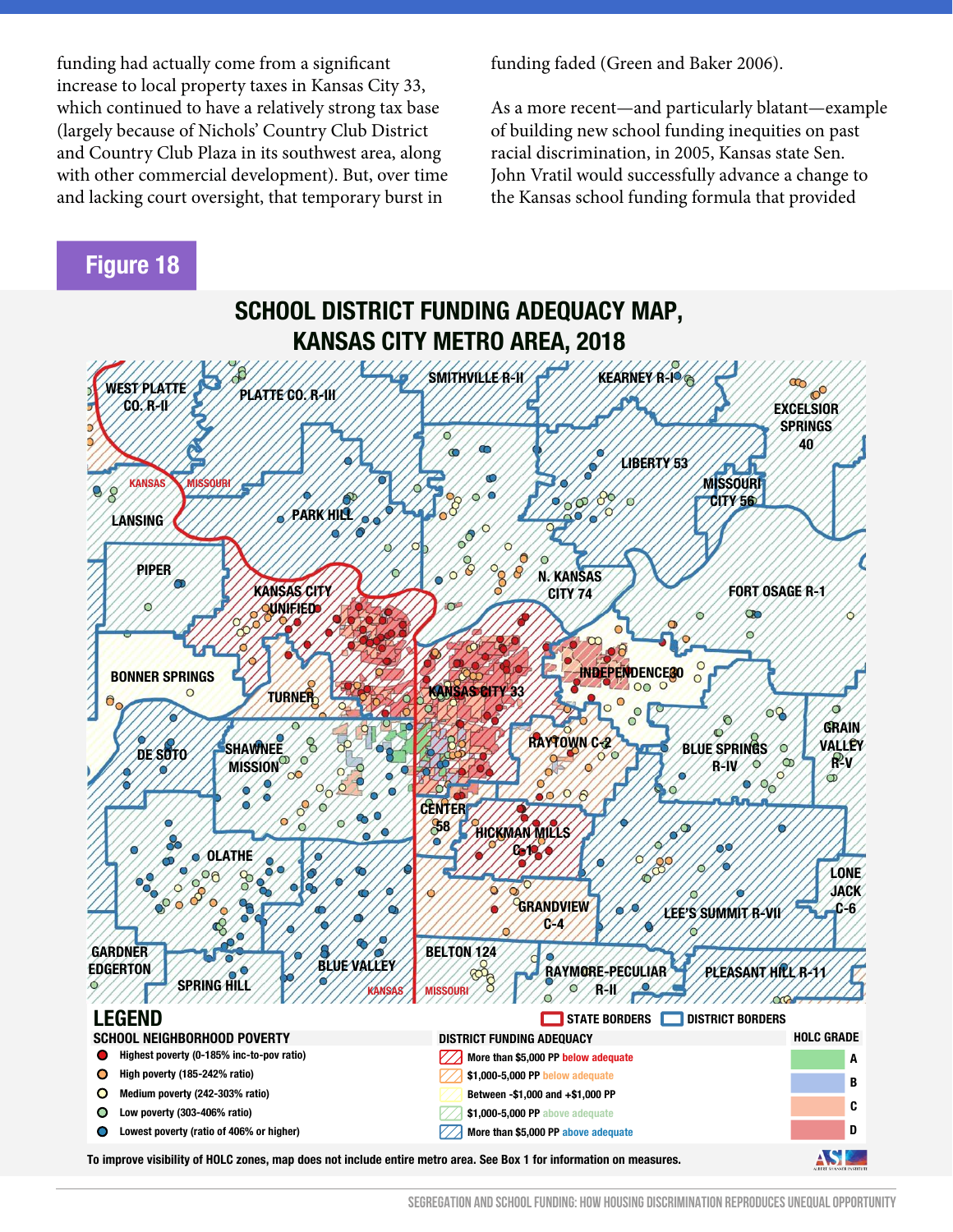additional taxing authority to raise additional local revenues in districts that had higher-priced housing. These additional funds were characterized as "cost of living adjustments" (Ortega 2005). They were implemented almost exclusively in white areas. Figure 19 presents a scatterplot of the relationship between funding gaps and testing outcome gaps for

districts in the Kansas City metropolitan area in 2018, including those on both sides of the state line.

In the entire Kansas City metro area, which consists of 75 districts in two states, there is not a single majority-Black and -Hispanic district in the upper right quadrant (spending above estimated adequate levels and average test scores exceeding the U.S. mean).

## **Figure 19**





**Adequate funding gap (\$ PP)**

**Red markers with labels are majority−Black/Hispanic districts**



**Data source: School Finance Indicators Database; Stanford Education Data Archive**

**Note: Markers weighted by student enrollment. Outcome gaps (y-axis) are the difference in average math and reading scores (in standard deviations) between each district and the U.S. average. Funding gaps (x-axis) are the difference between actual spending per pupil and estimated spending required to achieve national average test scores.**